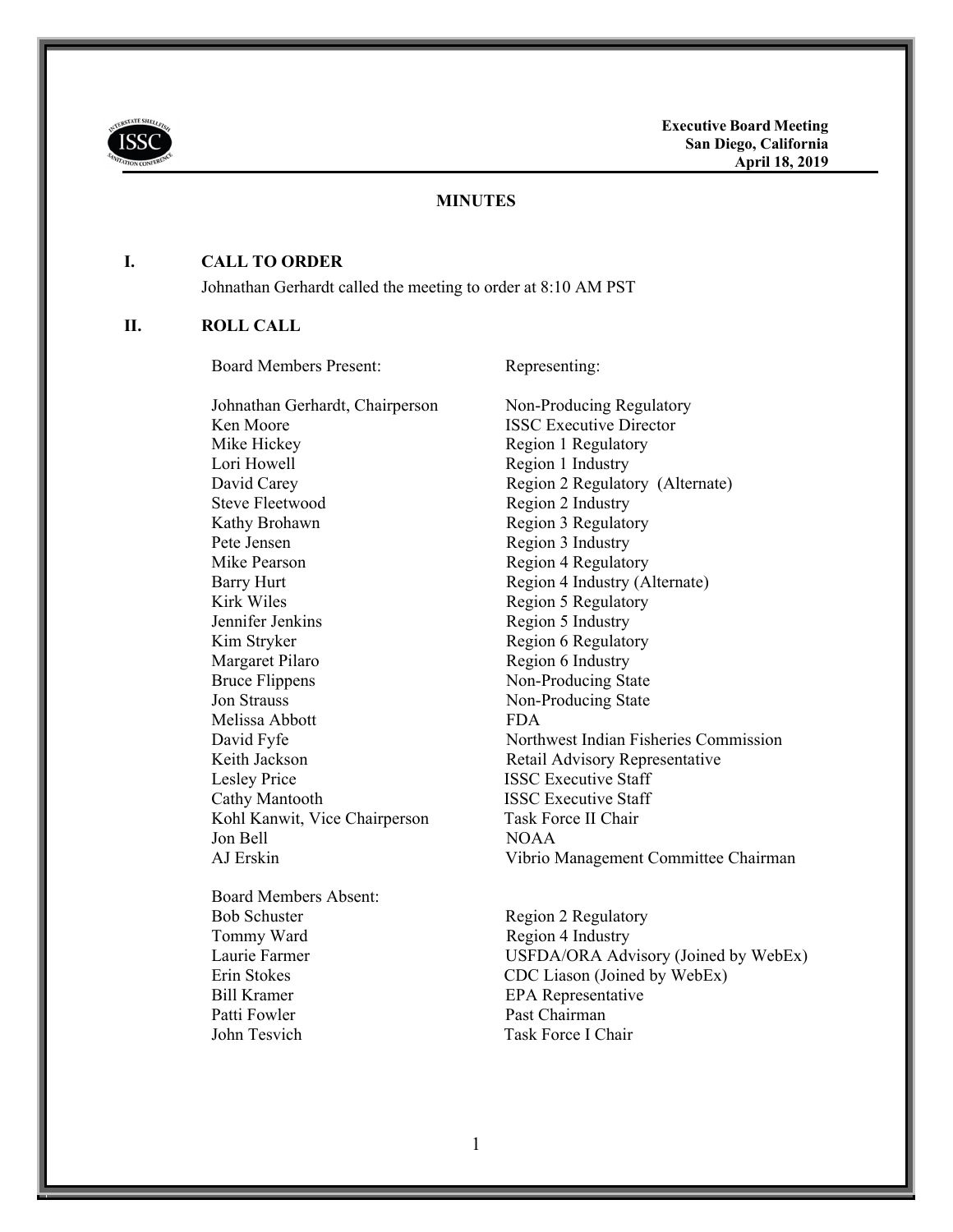### **III. INTRODUCTORY COMMENTS**

A. Chair Johnathan Gerhardt

Welcome and explanation of meeting schedule. B. FDA Laurie Farmer

- 
- Explained the continuing changes and implementations associated with the national field program including assessments of program and standardizing requirements.
- States are asked to communicate regularly and to respond more timely to evaluation findings.
- FDA is conducting cross training within the Cooperative Program to familiarize staff with the NSSP and the history.
- FDA is in the process of hiring three (3) new specialists.
- Participation of laboratory personal in regional meetings and the ISSC Biennial Meeting is needed.
- FDA is discussing holding SSO meetings

Melissa Abbott

- Staff updates for CFSAN
	- 1. Mark Mormman New Executive Director CFSAN
	- 2. Pete Koufopoulous also acting as Shellfish  $\&$ Aquaculture policy branch director
	- 3. Quentin Forrest Growing Area contact person

Training items

- 1. FD245 Plant standardization being offered in Spring 2019
- 2. Growing area course being offered in Mid 2019
- 3. FD243 patrol being offered online
- Field studies
	- 1. Dye study in NJ, data analyzation underway
	- 2. MD proposed dye study being reviewed by growing area personnel
	- 3. WA is conducting a study to better understand bacteria at different dilutions in Hammersly Bay & Oak land
	- 4. MA is reviewing and assessing effluent discharges at WWTPs
	- NSSP Advisory audits from Canada occurred September 2018 in the states of Washington and Oregon.

C. NMFS Jon Bell

- - No major changes for NOAA.
	- John Jacobs continuing to work on vibrio modeling applications.
- NOAA will receive even funding for 2019.
- Federal aquaculture projects require considerable planning. Mussels at Catalina Sea Ranch are being harvested. NOAA sees role as helping with siting.
- D. CDC Erin Stokes
	- Provided Vibrio illness data for 2017.
	- Explained CDC reasons for not yet providing a case definition for Vv septicemia illness. Additional information is forthcoming.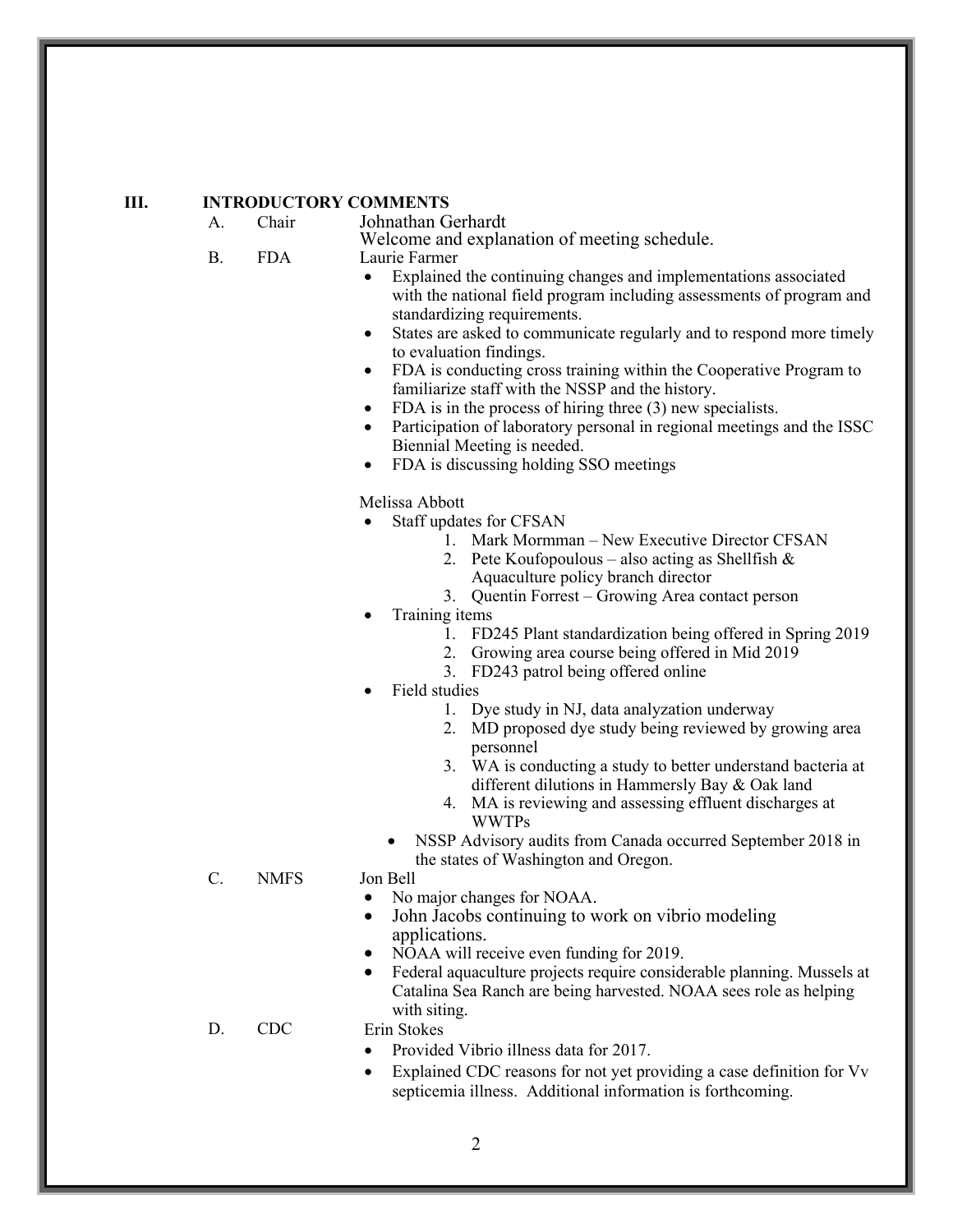### **IV. PROGRAM CHAIRMAN'S REPORT (GIVEN BY KEN MOORE)**

- William Eisele, "Bill", suffered a heart attack and is no longer able to travel long distances. His retirement is effective immediately. We will be seeking someone to replace Bill.
- The 2019 Biennial Meeting is on October 5-10, 2019 in San Diego, CA at the InterContinental Hotel.
- The 2019 Call for Proposals is April 23, 2019. The deadline for all requests is June 7, 2019. The package will be distributed no later than July 5, 2019.

# **V. COMMITTEE REPORTS**

- A. Executive Committee Report
	- Grant Updates
		- o 2019 FDA Cooperative Agreement ends August 31, 2020.
		- o FDA Cooperative Agreement Application is due July 1.
		- o FDA Small Conference Grant application has been submitted for 2019 Biennial Meeting.
		- o AFDO Milk & Shellfish Cooperative Agreement grant application includes a role for the ISSC in making funds available to states that are unable to apply through AFDO portal.
		- A motion was made and seconded to accept the 2019 Budget. Motion was approved by a voice vote by the Board.
		- Draft 2018 Work Plan Evaluation (Attachment 2)
			- o Executive Board comments requested by May 18, 2019.
		- 2019 Work Plan Draft (Attachment 3)
			- o Executive Board comments requested by May 18, 2019.
		- The ISSC Executive Office is meeting the deadlines set out in the 2019 Work Plan
		- 2018 Tax Return and 2018 Financial Review Engagement letters with Moore Beauston & Woodham , have been signed. This work is expected to be completed by the beginning of June 2019.
		- Development of the Executive Office Financial Procedures Policy is currently in progress.
		- ISSC Employee Manual needs to be updated.
		- Assistant Executive Director Hiring (Attachment 4) On April 22, 2019 an E-Letter will go out announcing the hiring of the position of an Assistant Executive Director.
		- Additional members have been added to the Assistant Executive Director Selection Committee. The Committee includes Johnathan Gerhardt, Bruce Flippens, Steve Fleetwood, Pete Koufopolous, Margaret Pilaro, Patti Fowler and, Ken Moore.
- B. Laboratory Committee
	- 1. Continues monthly calls with several monthly subcommittee calls.
- C. Time/Temperature Committee
	- 1. Surf Clam Subcommittee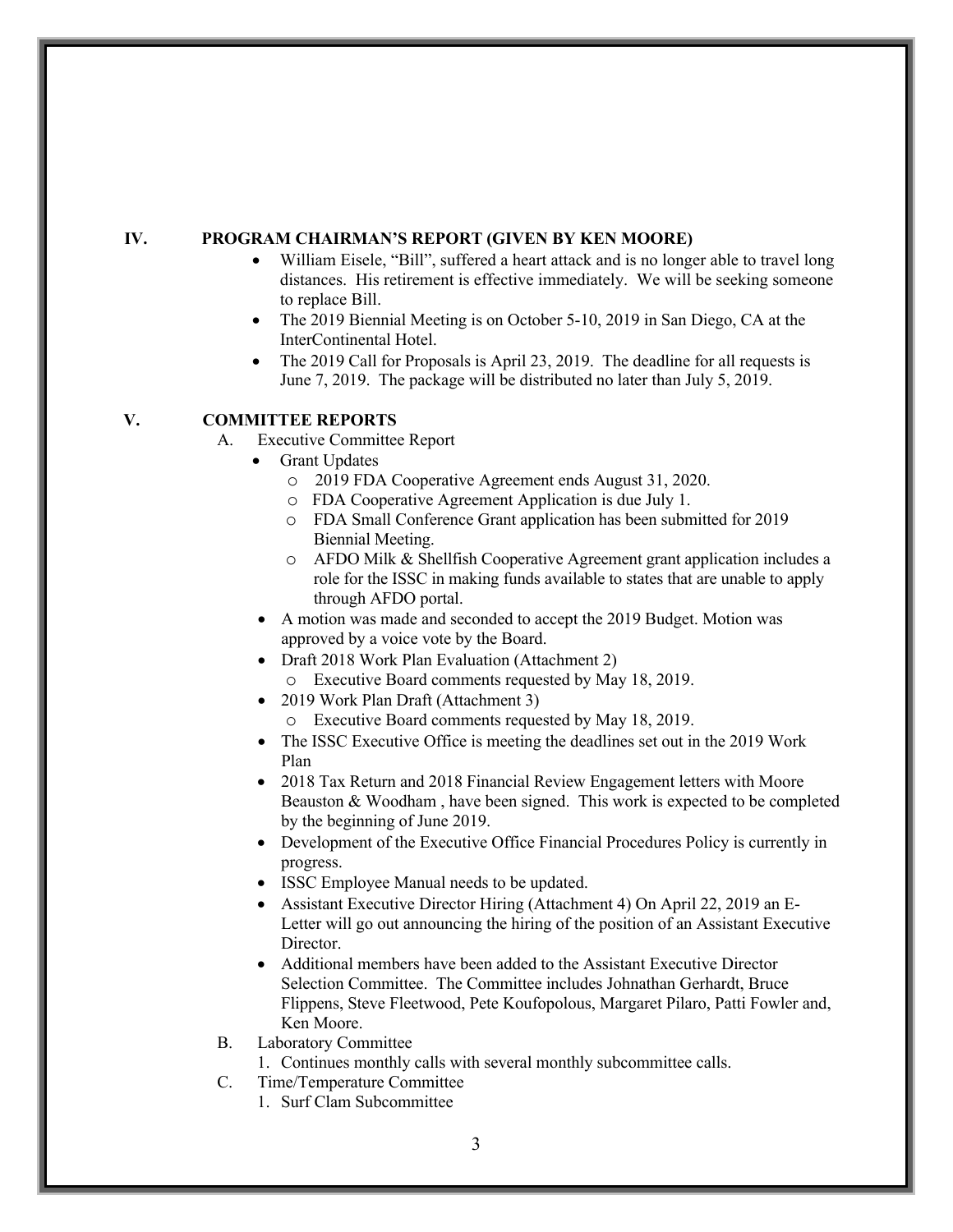- Study Design Committee is continuing conference calls to develop study plan.
- D. Training Committee postponed until New Business
	- The Committee has determined that there should be additional training requirements. The Committee is expected to present a training curriculum as an ISSC Proposal.
- E. V.v. Illness Review Committee
	- 1. This committee has not reviewed any Vv cases in two (2) years. The FDA and CDC expressed concern during the 2017 Biennial Meeting regarding ISSC procedure for reviewing reported Vv illnesses. The concerns have been discussed with FDA and CDC.
	- 2. CDC expressed concerns regarding the use of surveillance data for clinical decisions and had agreed to develop a new definition.
	- 3. FDA concerns involved documentation of review and will be addressed by the committee
	- 4. A motion was made and seconded to proceed with the requirements in Chapter II of the Model Ordinance. Motion was approved by a voice vote by the Board.
- F. Biotoxin Committee postponed until Old Business (See New Business Section F.)

# **VI. OLD BUSINESS**

- A. US/EU Equivalency Agreement
	- 1. Comment for federal register notice closes May  $23<sup>rd</sup>$ . Supplemental information has been developed by FDA. A link can be provided to anyone that needs it. Once closed, FDA will develop responses. ISSC will provide comments to the notice.
	- 2. Export Listing Module will interact with the ICSSL to automatically send notice to EU for their listing requirements. EU will require a separate list from the ICSSL that shows firms shipping from approved growing areas. All exports will require a NOAA certificate.
	- 3. There are procedures to allow approved States to be added later to the module.
	- 4. Approved growing areas will be added to the module on a quarterly basis.
	- 5. States will be responsible for notifying the industries of the approved growing areas.
	- 6. FDA has set up a mailbox that is designated for state authorities and shippers with questions at shellfishequivalence@fda.hhs.gov.
	- 7. ISSC and FDA are working together to establish communication with states before the module is in place. There will be an announcement to states.
	- 8. Herpes virus a concern in the US/EU agreement.
	- 9. There is a concern associated with how the EU is deciding what type of processed shellfish products will be shipped to the EU. The EU will only accept raw shellfish products of any kind from Massachusetts and Washington. The FDA is trying to negotiate this with the EU regarding processed shellfish products from other states. It is considered unfair trade and is presented a challenge.
	- 10.There is a substantial amount of illegal product being shipped in from Mexico. Border Patrol regards this as public health issue and is taking this activity seriously.
- B. ISSC Website Updates
	- We are finalizing an internal auditing of the website and are ready soon to have an ISSC Committee review it and offer suggested changes.
- C. Research Projects
	- 1. Virginia Institute of Marine Science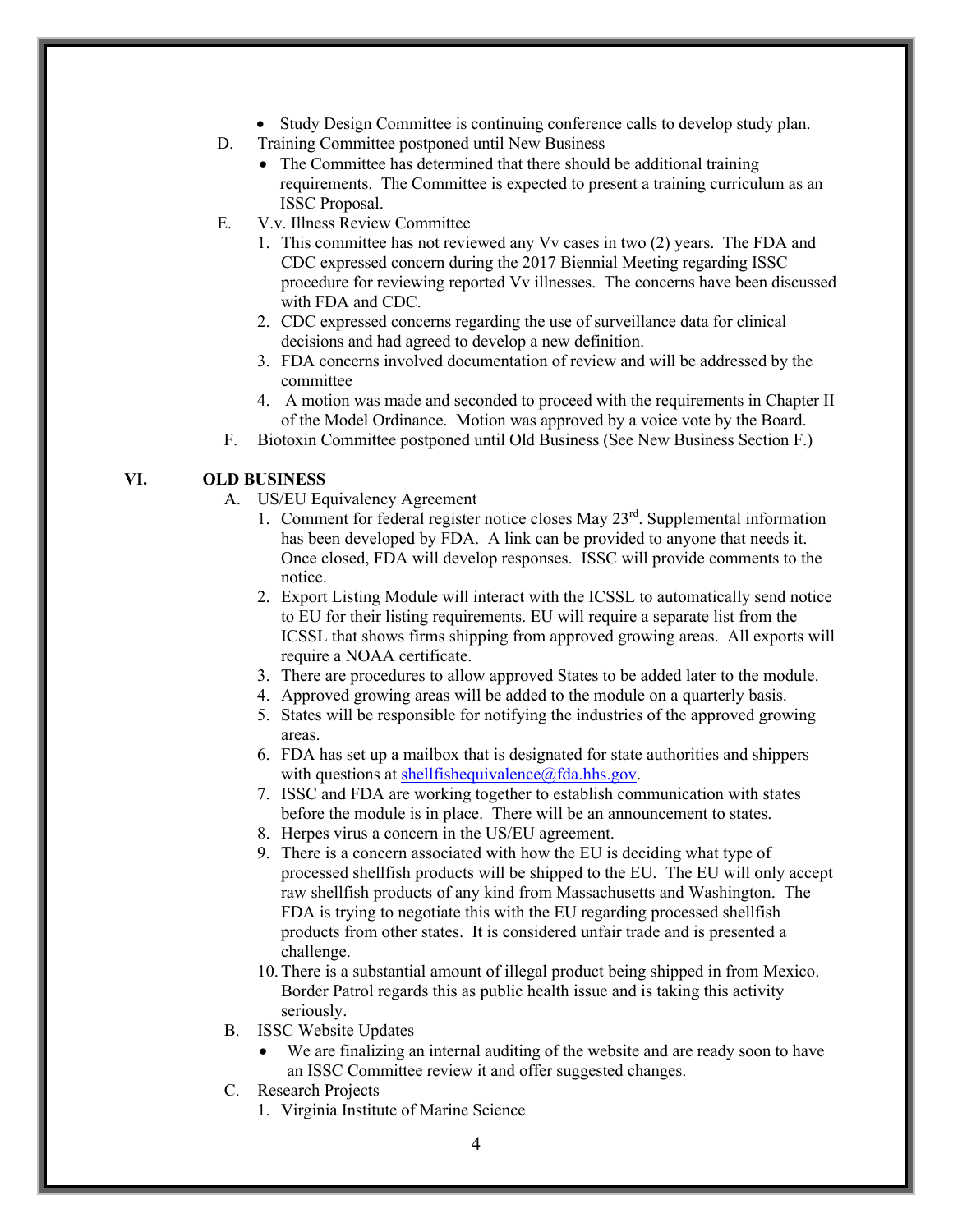- 2. University of New Hampshire
- 3. Auburn University
- 4. University of North Carolina
- 5. State of Maryland
- D. CIDT
	- ISSC will post the project descriptions on the website to inform the public of the types of research we fund.
- E. Conference calls for the CIDT Workgroups will be scheduled in two weeks.

### **VII. NEW BUSINESS**

- A. 2019 Task Force Appointments
	- A motion was made and seconded to accept the 2019 Task Force Assignments. It is expected that changes will occur later. Motion was approved by a voice vote by the Board.
- B. Center for Oceans and Human and Climate Change Interactions (OHHC<sup>2</sup>I)
	- The ISSC is collaborating with the Arnold School of Public Health, University of South Carolina on research that addresses toxic algae and Vibrios.
	- ISSC will share the research results from this project 2021 Biennial Meeting.
- C. Committee Report Session The Board discussed scheduling a Committee report session prior to Task Force meetings
- D. FDA Plant Standardization Field Guide
	- The FDA is using this document as a resource training tool and an "interpretation guide". It is not a replacement for the MO and the FDA does not wish to incorporate it into the MO.
	- States are concerned that the field guide includes requirements that are not included in the NSSP Model Ordinance.
	- States with concerns will be asked communicate their concerns to the ISSC. These concerns will be shared with the FDA.
- E. Remote Participation
	- A motion was made and seconded to develop a committee to explore the technology and equipment needed to incorporate remote conferencing options for future Executive Board Meetings. Motion was approved by a voice vote by the Board.
- F. FDA Federal Water Subcommittee & Proposal 17-119 Implementation
	- During the fall Executive Boarding Meeting a motion was adopted to request the FDA to delay implementation of 17-119 until ISSC and FDA could develop an implementation strategy to address concerns. FDA responded to ISSC. (See attachment 1)
	- The Federal Water Subcommittee met in College Park and discussed types of controls that need to be in place prior to implementing 17-119 for wild harvest in Federal Waters.
	- The Subcommittee agreed that FDA and NOAA should address issues involving federal responsibilities.
	- A list of 12 action items was developed. Due to the Government shutdown there has been not a lot of opportunity for work on these items but additional discussions will be scheduled soon.
	- FDA and Abraxis have been working together to identify the source of challenges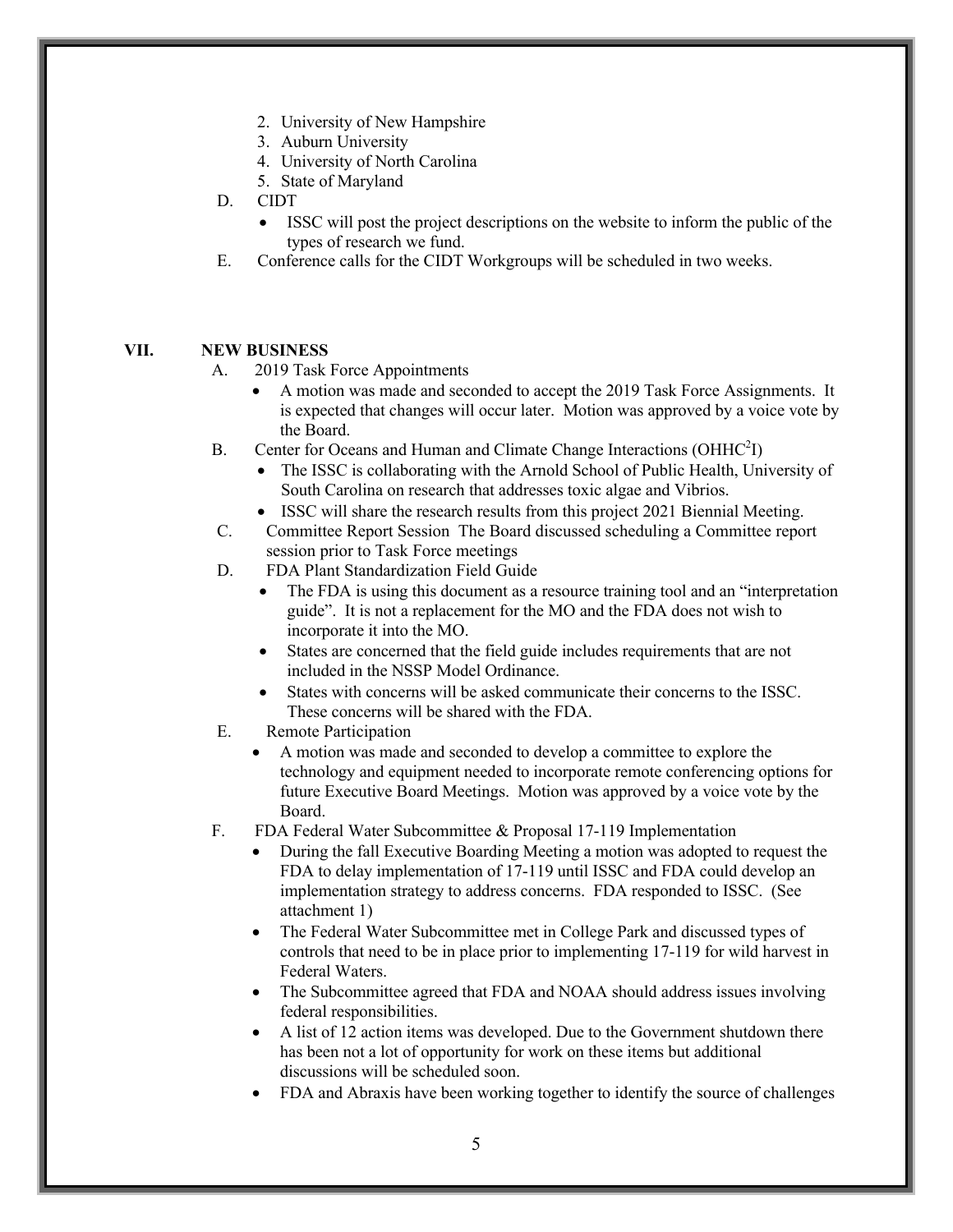observed by certain users of the Abraxis PSP Shipboard ELISA Kit for conducting pre-harvest paralytic shellfish poisoning (PSP) toxin screening for molluscan shellfish harvested from federal waters.

- FDA and Abraxis have ongoing investigation planned to help better understand and identify discrepancies in performance.
- ISSC would like an update from FDA on this Abraxis kit in sixty (60) days.
- It is likely the Biotoxin subcommittee will develop a proposal to address this issue.
- A motion was made and seconded to extend the December 2018 interim approval for an additional 90 days.
- G. FDA Evaluation MO Chapter II
- H. Canada had two (2) separate Norovirus outbreaks without issuing recalls. The Canadian non-compliance with the MO affected dealers on the west coast. Canada has now implemented new requirements but it is not clear if the new requirements address recalls.
	- A motion was made and seconded to request the FDA discuss with Canada why the guidelines set forth in the MO on recalls with Norovirus are not being followed. The motion was approved by a voice vote.
- I. CFSAN needs more communication from ISSC before evaluating cleansing studies. There is a need for more information prior to FDA developing a policy and evaluating state programs.
	- A motion was made and seconded that Ken will discuss with the FDA compliance associated with cleansing studies and that states will not be found in noncompliance until compliance guidance is provided. Motion was approved by a voice vote.
- J. Concern was expressed regarding how FDA is addressing the determination of acceptable thermometers.
	- It was the general consensus that every thermometer should be calibrated.
- K. Following the comments of Laurie Farmer (FDA) members of the Executive Board expressed concern regarding the contentious relationship which has developed between FDA and States. The Executive Board requested the Executive Director explore steps that could be taken to address the concerns. A meeting of FDA Leadership and state regulatory members of the Board was held in Charlotte, North Carolina on September 10 and 11, 2019. A report of that meeting is attached.

### **IX. OTHER INFORMATION**

Conference calls for the CIDT Workgroups will be scheduled in two weeks.

# **VII. EXECUTIVE SESSION**

A. Staff Evaluations

- A motion was made and seconded to accept the Executive Committee recommendation of a three percent (3%) cost of living increase for all ISSC staff and to grant Cathy Mantooth and Lesley Price a one thousand dollar (\$1,000.00) bonus as recommended based on Staff Evaluations. This becomes effective on the next pay period. The motion was approved by a voice vote by the Board.
- A motion was made and seconded to approve the Payment to the Executive Director of thirty one (31) days of accrued vacation time. Motion was approved by a voice vote by the board.